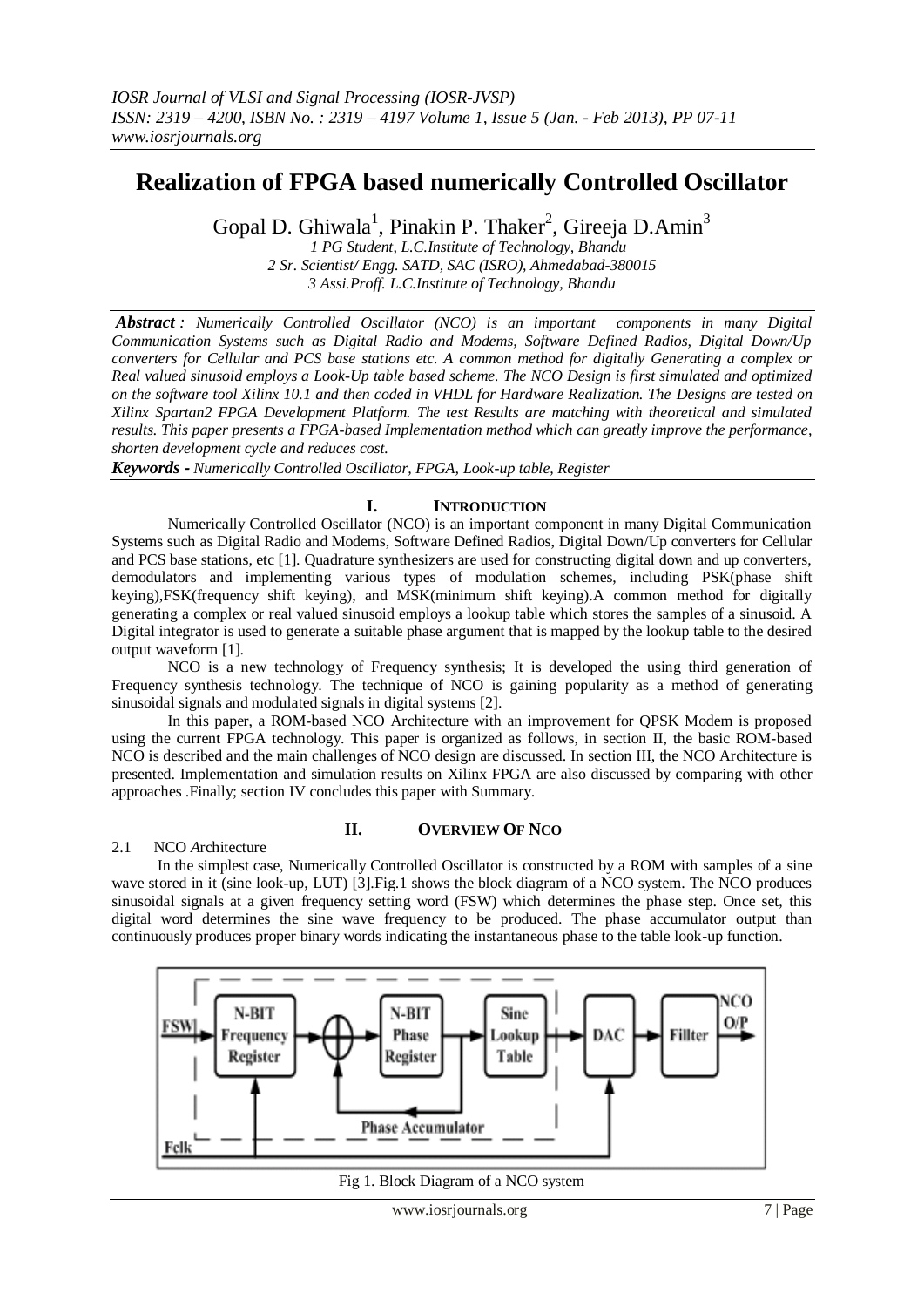In other words, the phase accumulator is used to "calculate" the successive addresses of the sine look-up table, which generates a digital sine-wave output. In this way, the samples are swept in a controlled manner i.e. with a step depending on the Frequency Setting Word. The NCO translates the resulting phase to a sinusoidal waveform via the look-up table, and converts the digital representation of the sine-wave to Analog form using a Digital-to-Analog converter followed by a low pass filter (LPF).

The digital part of the NCO consists of the phase accumulator and the LUT. The frequency of the output signal for signal N-bit system is determined by following equation

*N <sup>K</sup> fclk fout* 2 ------------------------- (1)

Where K is the FSW, N is the number of bits that the phase accumulator can handle and *fclk* **is** system clock.

TABLE I

#### **2.2 NCO SPECIFICATION**

| SR <sub>NO</sub> . | <b>SPECIFICATION</b>           | <b>PARAMETER VALUES</b> |
|--------------------|--------------------------------|-------------------------|
|                    | <b>Phase Resolution</b> (Bits) |                         |
| 2.                 | Spur level (dB)                | 54.18                   |
| 3                  | Frequency Resolution(Bits)     |                         |
|                    | Output signal                  | Sine & cosine           |
|                    | Output Data Width              | 9 bits                  |

Table-I give the Design Specification of NCO- MATLAB Simulink model is developed to meet the designed specifications. As Shown in fig 2 simulink model of NCO.



#### **III. DESIGN AND FPGA IMPLEMENTATION**

We have used Xilinx ISE10.1 Environment for synthesis as well as simulation. It supports both VHDL and Verilog design flow. Bit file is generated for XC2S200 development board.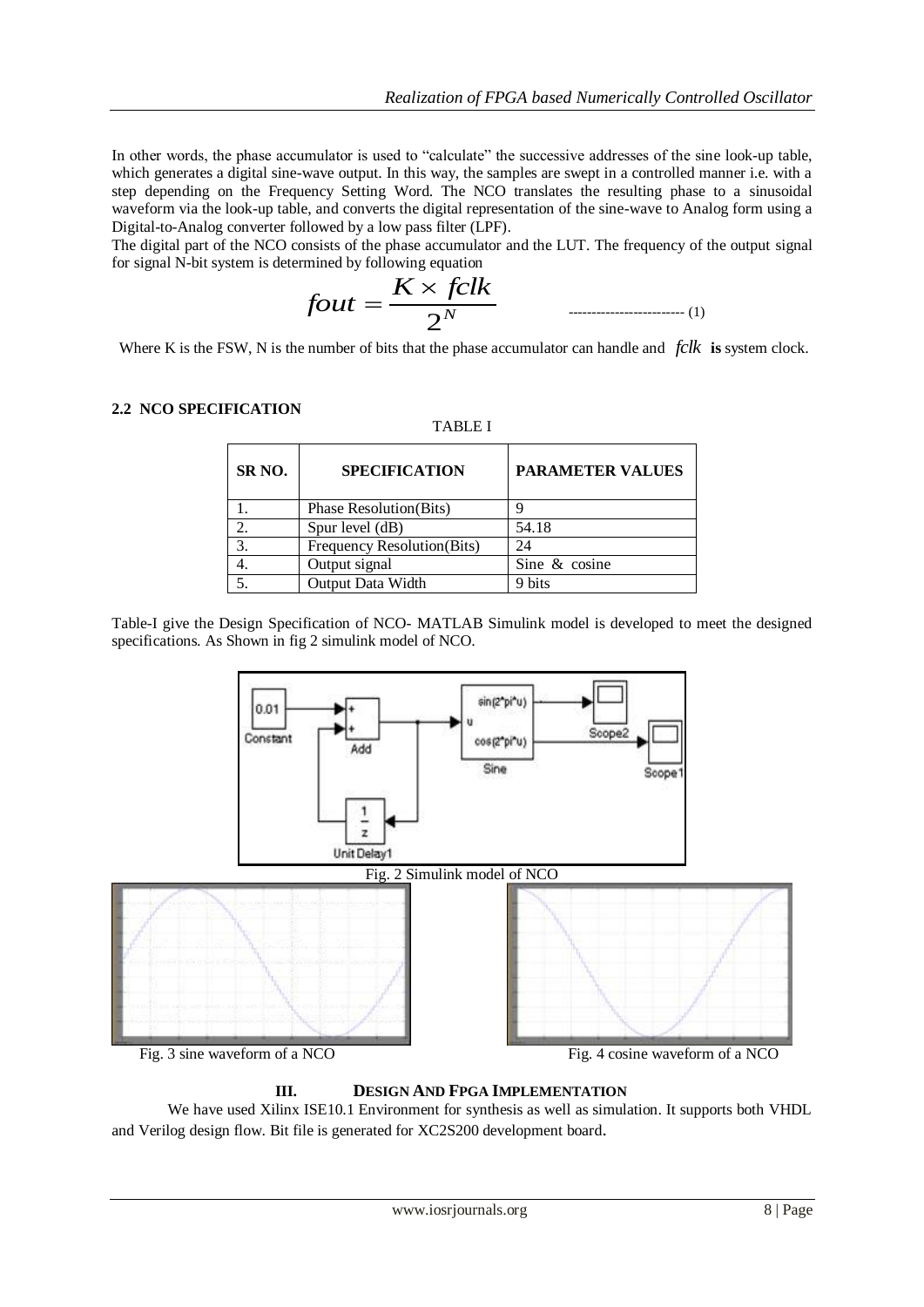#### **3.1 VHDL realization**

Configuration register is defined to control the NCO frequency. The design needs system clock, sample clock and FSW and produces both sine and cosine wave form. Phase is incremented at each sample clock and corresponding sin/cosine value is fetched from the sin/cosine ROM table and produced at output port. Fig 5 Shown the VHDL module of NCO.

#### **3.1.1 Simulation results**

Test bench is written for 2.5MHz frequency. Output and internal signals are captured in ISIM simulator. Fig 6 shows the functional simulation results of NCO.



Fig.5 VHDL module of NCO Fig.6 The output wave form of NCO

#### **3.1.2 Results of hardware verification**

The SPARTAN-2 FPGA development board is programmed with load bit file through JTAG [4]. The digital information provided to the DAC must represent the instantaneous amplitude of the RF waveform. NCO Hardware test set up was made as Shown in fig 7 and output was observed on spectrum analyser as well as oscilloscope. The implementation details of 24 bit FSW is shown in TABLE II. Various frequencies have been generated to check different parameters of NCO.



Fig.7 Block Diagram of Experimental Setup

| FPGA IMPLEMENTATION RESULTS |                             |                       |                                     |                                  |  |
|-----------------------------|-----------------------------|-----------------------|-------------------------------------|----------------------------------|--|
| SR <sub>NO</sub> .          | <b>HEX</b><br><b>Values</b> | <b>Decimal Values</b> | <b>NCO</b> Center<br>Frequency(MHz) | Spectrum's observe<br>Value(MHz) |  |
|                             | 100000                      | 1048576               | 1.250000                            | 1.249992                         |  |
| $\overline{2}$              | 110000                      | 1048592               | 1.328125                            | 1.328127                         |  |
| 3                           | 200000                      | 2097152               | 2.500000                            | 2.500000                         |  |
| 4                           | 400000                      | 4194304               | 5.000000                            | 5.000000                         |  |
| 5                           | 400001                      | 4194305               | 5.000001                            | 5.000001                         |  |
| 6                           | 400010                      | 4194320               | 5.000019                            | 5.000019                         |  |
|                             | 600000                      | 6291456               | 7.499963                            | 7.499963                         |  |

TABLE II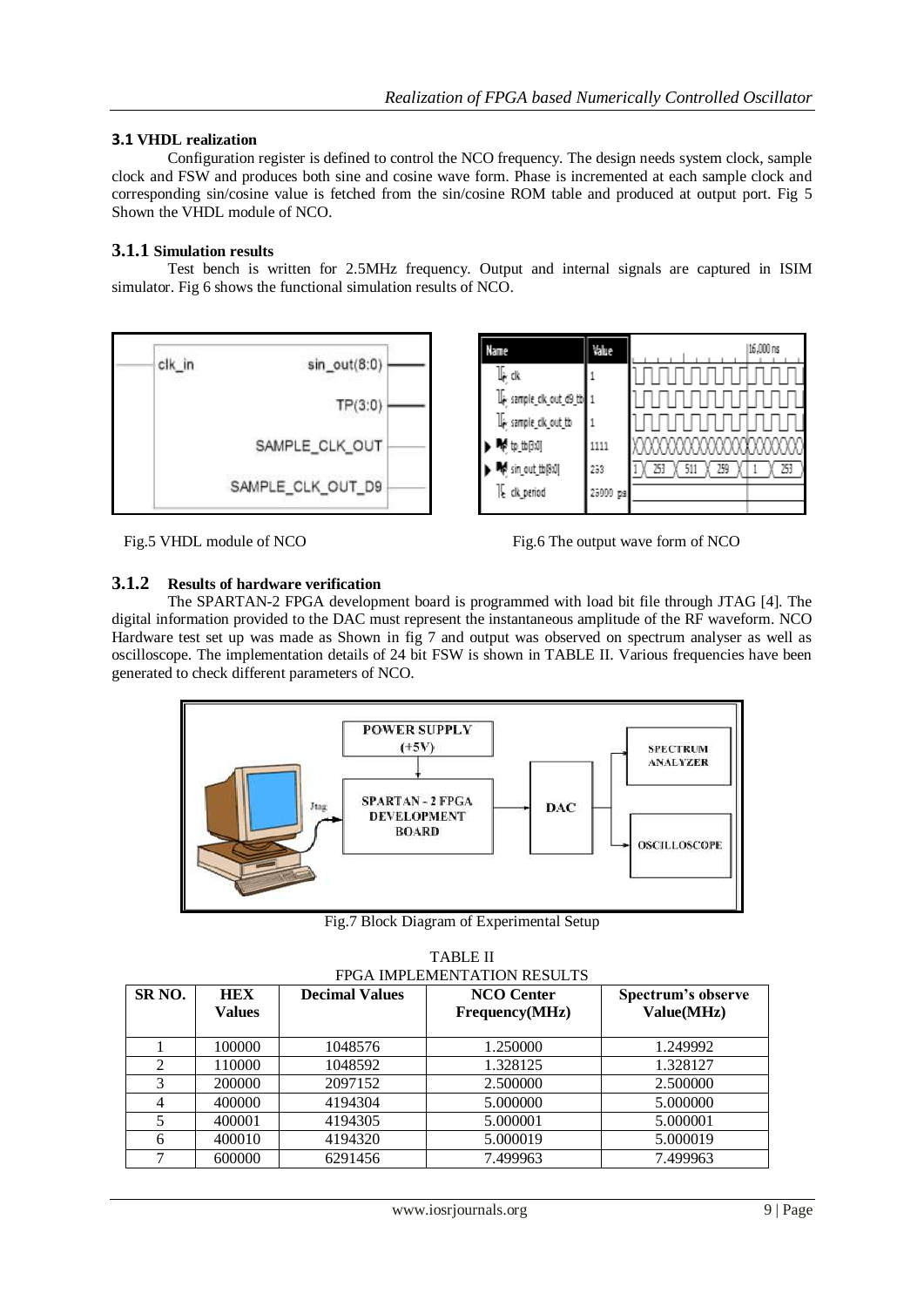

Fig.8 The output signal of NCO implemented in FPGA

Fig 8 Shows the example of NCO Signal captured at 2.5 MHz on the spectrum analyser.



Fig.9 MATLAB Simulation Results

MATLAB results are shown in fig 9, where in Frequency spectrum is observed for wide Range of FSW and graph is plotted. The hardware results and simulation results match each other. The results have also been verified on Digital Storage oscilloscope and Spectrum analyzer.

# **IV. CONCLUSIONS**

This paper presents the simulation and Implementation of NCO. The Design and Realization of NCO include sub modules like phase Accumulator and Look-Up Table. Area resources are optimized by using Coefficients for only quarter cycle of sinusoidal waveform and for remaining part the same has been flipped and for negative cycle it has been inverted. This NCO is designed to be used for the Costas loop [5].

### **ACKNOWLEDGEMENTS**

The Main author would like to express his gratitude towards his co-author/guide Mr. Pinakin P. Thaker for his constant guidance, motivation and support throughout the project. I would also like to thanks to Prof. Gireeja D. Amin for her full co-operation and encouragement.